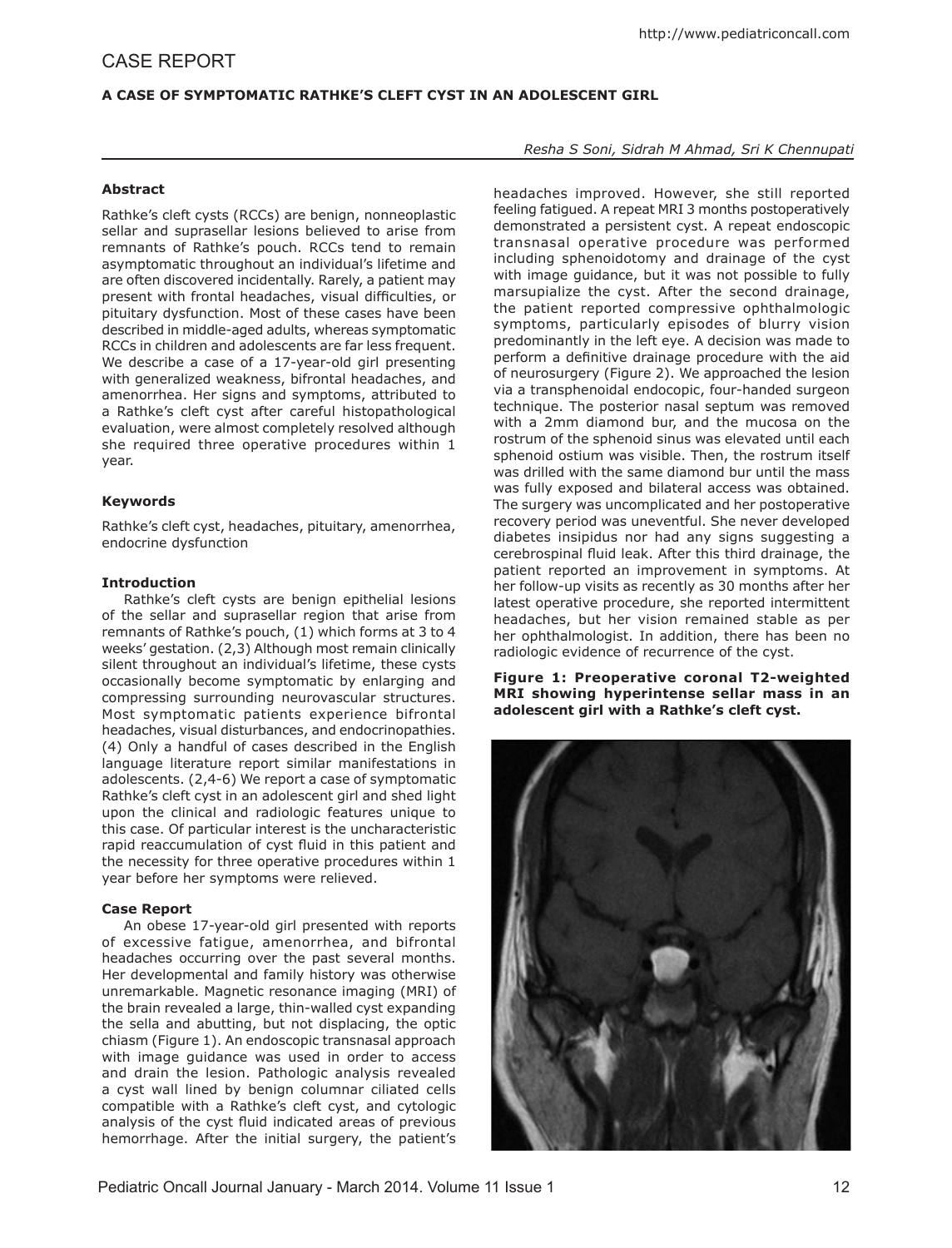**Figure 2: Endoscopic transsphenoidal view of marsupialized sellar mass in an adolescent girl with a Rathke's cleft cyst** 



#### **Discussion**

Rathke's cleft cysts are believed to arise from remnants of Rathke's pouch, a dorsal invagination of the stomodeal ectoderm. (7) With development, the pouch proliferates to form the pituitary gland, pars tuberalis, and pars intermedia. The lumen of the pituitary is normally obliterated by epithelial infoldings, but retention of this lumen forms a Rathke's cleft cyst. (2,3) Commonly discovered as an incidental finding, RCCs have been reported as occurring in up to 22% of normal autopsies. (1) Most, however, tend to remain asymptomatic during an individual's lifetime. (8)

Rarely, symptomatic Rathke's clefts cysts occur, and these typically manifest with episodic headaches, visual deficits, and endocrine dysfunction. (1,7-9) The majority of these symptomatic cysts occur in middleaged adults whereas adolescent cases are much rarer. Since the initial description of RCC by Goldzieber in 1913, only a small percentage of subsequent reports have described cases in adolescents. (5) The clinical presentation of symptomatic cysts differs between adults and adolescents, with diabetes insipidus occurring more frequently and visual disturbances less frequently in the younger population. (6) Our patient, in contrast, developed no signs or symptoms suggesting diabetes insipidus, and her initial predominant symptom was weakness.

Surgical intervention is crucial for symptomatic RCCs to alleviate compression of and prevent further damage to surrounding neurovascular structures. (3,10) Replacing traditional craniotomies, the transsphenoidal approach has now become the method of choice for these lesions because it is less invasive and has lower rates of postoperative complications. (11,12) However,

intractable cases and reaccumulation have been reported. (3,8) Ogawa et al (3) reported that eight of their 155 patients required reoperation owing to fluid reaccumulation and neurologic deficit, with none requiring a third operative intervention. Raper and Besser (8) retrospectively reviewed 12 patients with RCC at their institution. Only one patient required a total of three operations for a particularly aggressive lesion; however, this was over a 7-year span. In contrast, our patient needed three operative procedures within 1 year before her symptoms stabilized.

Recurrent RCCs were once thought to be rare entities, with a recurrence rate estimated to be 5%. (8) Mukherjee et al (9) and Kim et al (4) found that recurrences may be more common than previously thought. Recurrences may be identified more often when the case is followed up aggressively with routine MRI, or in some instances recurrences may reflect cyst fluid reaccumulation caused by incomplete surgical removal.

#### **Conclusion**

Due to their indolent nature, histopathologically confirmed Rathke's cleft cysts are rarely symptomatic in the pediatric population, and therefore are rarely discovered. For those lesions which become symptomatic, early surgical intervention is key. We emphasize the importance of a thorough and complete cyst evacuation and cyst wall excision to prevent reaccumulation, and stress routine, post-operative MRI to monitor for reoccurrence in this population.

## **Financial Disclosure:** None **Conflict of Interest** : None

#### **References :**

- 1. Bohnstedt BN, Patel NB, Hagen MC, Fulkerson DH. Acute, monocular vision loss from Rathke's cleft cyst. J Clin Neurosci. 2012; 19: 904-906
- 2. Eisenberg HM, Sarwar M, Schochet S Jr. Symptomatic Rathke's cleft cyst. Case report. J Neurosurg. 1976; 45: 585-588
- 3. Ogawa Y Watanabe M, Tominaga T. Prognostic factors of operated Rathke's cleft cysts with special reference to re-accumulation and recommended surgical strategy. Acta Neurochir. 2011; 153: 2427-2433
- 4. Kim E. A Rathke's cleft cyst presenting with apoplexy. J Korean Neurosurg Soc. 2012; 52: 404-406
- 5. Towbin RB, Ball WS, Kaufman RA. Pediatric case of the day. Rathke's cleft cyst. Radiographics. 1987; 7: 385- 388
- Tanaka T, Oka H, Kawano N, Kobayashi I, Saegusa H, Fujii 6. K. Juvenile symptomatic Rathke's cleft cyst--case report. Neurol Med Chir (Tokyo). 1998; 38: 578-581
- 7. Nishioka H, Haraoka J, Izawa H, Ikeda Y. Headaches associated with Rathke's cleft cyst. Headache. 2006; 46: 1580-1586
- 8. Raper DM, Besser M. Clinical features, management and recurrence of symptomatic Rathke's cleft cyst. J Clin